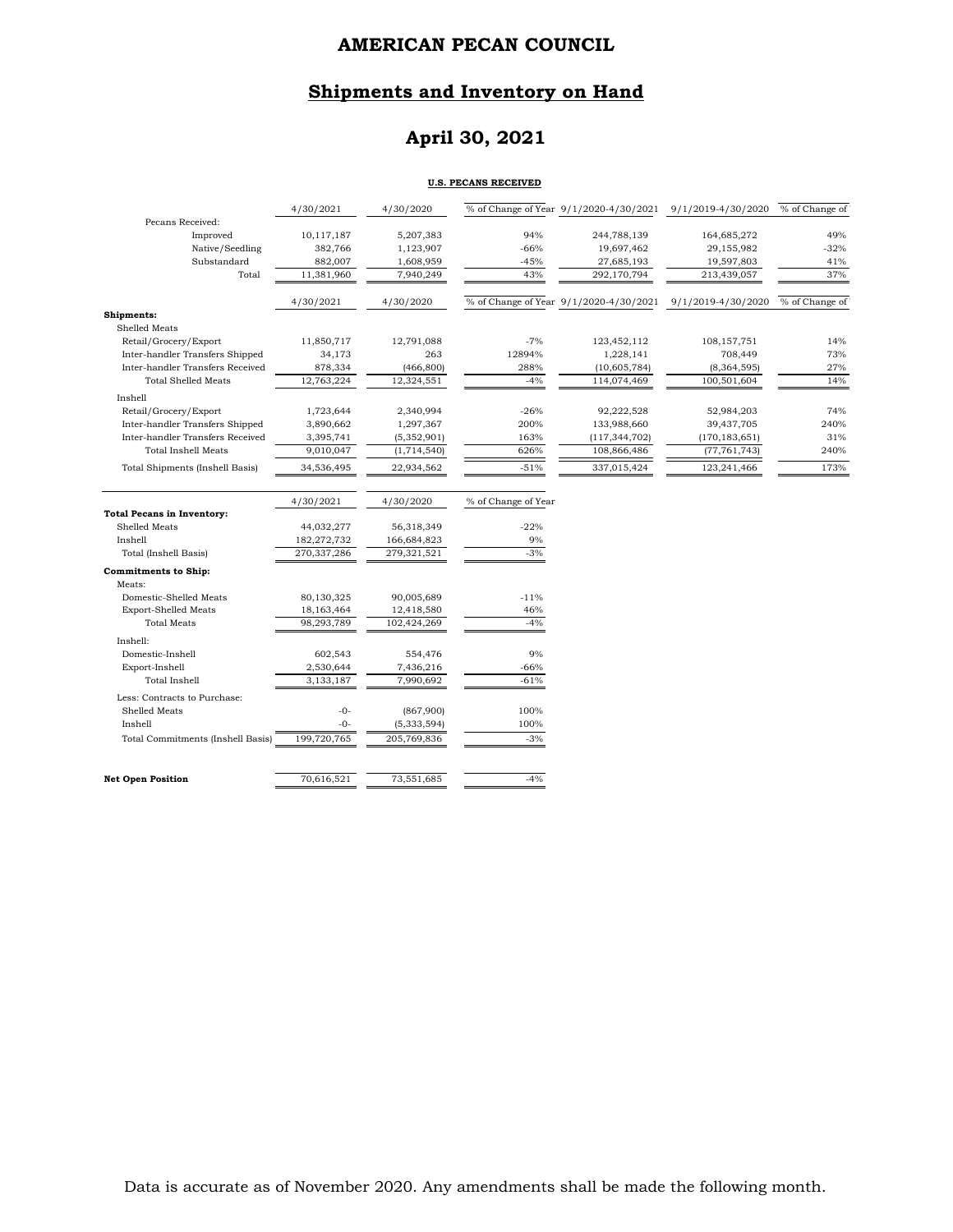### **Mexico Exports and Foreign Purchases**

# **April 30, 2021**

#### **INSHELL PECANS EXPORTED TO MEXICO FOR SHELLING AND RETURNED TO**

|                                                            | 4/30/2021 | 4/30/2020 | 9/1/2020-4/30/2021 | 9/1/2019-4/30/2020 | % of Change of Year to Date |
|------------------------------------------------------------|-----------|-----------|--------------------|--------------------|-----------------------------|
| Inshell Exported for Shelling:<br>Mexico                   | 1,475,213 | 2,464,443 | 5,099,737          | 10,524,756         | $-52%$                      |
| Total Inshell Exported for Shelling                        |           |           |                    |                    |                             |
| Shelled Meats - Produced in U.S. Inshell Returned to U.S.: |           |           |                    |                    |                             |
| Mexico                                                     | 369,360   | 513,240   | 4,678,255          | 4,222,104          | 11%                         |
| PECANS PURCHASED OUTSIDE THE U.S. BY U.S. HANDLERS         |           |           |                    |                    |                             |
|                                                            | 4/30/2021 | 4/30/2020 | 9/1/2020-4/30/2021 | 9/1/2019-4/30/2020 | % of Change of Year         |
| Shelled Meats:                                             |           |           |                    |                    |                             |
| Country of Origin:                                         |           |           |                    |                    |                             |
| Australia                                                  | $-0-$     | $-0-$     | 248,611            |                    | $0\%$                       |
| Mexico                                                     | 256,367   | 659,255   | 6,155,090          | 9,299,461          | $-34%$                      |
| <b>Total Shelled Meats</b>                                 | 256,367   | 659,255   | 6,403,701          | 9,299,461          | $-34%$                      |
| Inshell:                                                   |           |           |                    |                    |                             |
| Country of Origin:                                         |           |           |                    |                    |                             |
| Argentina                                                  | $-0-$     | $-0-$     | 2,614,677          | 47,641             | 5388%                       |
| Mexico                                                     | 1,771,315 | 834,331   | 24,901,038         | 56,361,347         | $-56%$                      |
| <b>Total Inshell</b>                                       | 1,771,315 | 834,331   | 27,515,715         | 56,408,988         | $-51%$                      |
| Total (Inshell Basis)                                      |           |           |                    |                    |                             |
| Argentina                                                  | $-0-$     | $-0-$     | 2,614,677          | 47,641             | 5388%                       |
| Australia                                                  | $-0-$     | $-0-$     | 497,222            |                    | 0%                          |
| Mexico                                                     | 2,284,049 | 2,152,841 | 37,211,218         | 74,960,269         | $-50%$                      |
| Total (Inshell Basis)                                      | 2,284,049 | 2,152,841 | 40,323,117         | 75,007,910         | $-46%$                      |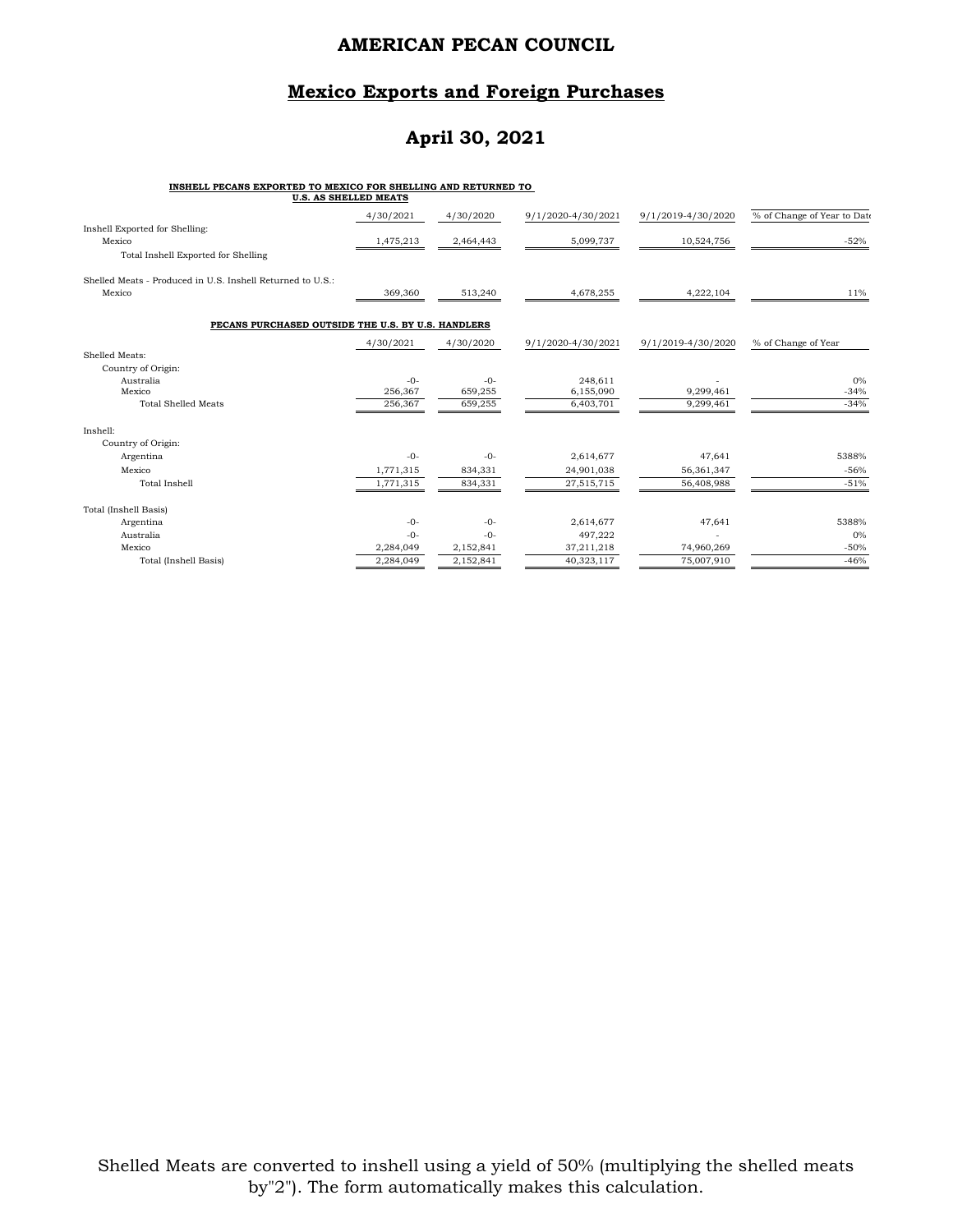### **Destination Report**

# **April 30, 2021**

| World Region |                     |           |                    |           |                    |           |                    |                       |           |                    |                    |  |
|--------------|---------------------|-----------|--------------------|-----------|--------------------|-----------|--------------------|-----------------------|-----------|--------------------|--------------------|--|
| Destination  |                     |           | Shelled            |           | Inshell            |           | Sub-Standard       | Total (Inshell Basis) |           |                    |                    |  |
|              |                     | 4/30/2021 | $9/1/20 - 4/30/21$ | 4/30/2021 | $9/1/20 - 4/30/21$ | 4/30/2021 | $9/1/20 - 4/30/21$ | 4/30/2021             | 4/30/2020 | $9/1/20 - 4/30/21$ | $9/1/19 - 4/30/20$ |  |
| Africa       |                     |           |                    |           |                    |           |                    |                       |           |                    |                    |  |
| Algeria      |                     | $-0-$     | $-0-$              | $-0-$     | $-0-$              | $-0-$     | $-0-$              | $-0-$                 | $-0-$     | $-0-$              |                    |  |
| Egypt        |                     | $-0-$     | 24,000             | $-0-$     | $-0-$              | $-0-$     | $-0-$              | $-0-$                 | 84,000    | 48,000             | 172,440            |  |
| Morocco      |                     | $-0-$     | $-0-$              | $-0-$     | 45,629             | $-0-$     | -0-                | $-0-$                 | $-0-$     | 45,629             |                    |  |
|              | <b>Total Africa</b> | $-0-$     | 24,000             | $-0-$     | 45,629             | $-0-$     | -0-                | $-0-$                 | 84,000    | 93,629             | 172,440            |  |
| Asia         |                     |           |                    |           |                    |           |                    |                       |           |                    |                    |  |
| China        |                     | 21,900    | 238,628            | 1,247,006 | 33,603,856         | $-0-$     | $-0-$              | 1,290,806             | 1,534,364 | 34,081,112         | 14,934,566         |  |
| Hong Kong    |                     | $-0-$     | 11,712             | $-0-$     | 442,295            | $-0-$     | $-0-$              | $-0-$                 | $-0-$     | 465,719            | 3,731,698          |  |
| India        |                     | 9,000     | 62,760             | $-0-$     | -0-                | $-0-$     | -0-                | 18,000                | $-0-$     | 125,520            | 43,440             |  |
| Japan        |                     | 106,500   | 322,710            | $-0-$     | $-0-$              | $-0-$     | -0-                | 213,000               | 81,900    | 645,420            | 642,900            |  |
| Kuwait       |                     | $-0-$     | 62,040             | $-0-$     | $-0-$              | $-0-$     | $-0-$              | $-0-$                 | 84,000    | 124,080            | 293,400            |  |
| Malaysia     |                     | $-0-$     | 42,000             | $-0-$     | $-0-$              | $-0-$     | $-0-$              | $-0-$                 | $-0-$     | 84,000             | 66,000             |  |
| North Korea  |                     | 40,500    | 179,700            | $-0-$     | $-0-$              | $-0-$     | -0-                | 81,000                | $-0-$     | 359,400            |                    |  |
| Philippines  |                     | $-0-$     | 3,360              | $-0-$     | $-0-$              | $-0-$     | $-0-$              | $-0-$                 | 6,720     | 6,720              | 13,440             |  |
| Oatar        |                     | 24,000    | 37,200             | $-0-$     | $-0-$              | $-0-$     | -0-                | 48,000                | $-0-$     | 74,400             | 33,180             |  |
| Singapore    |                     | $-0-$     | 43,500             | $-0-$     | -0-                | $-0-$     | -0-                | $-0-$                 | $-0-$     | 87,000             | 46,440             |  |
| South Korea  |                     | 24,000    | 1,359,300          | $-0-$     | $-0-$              | $-0-$     | -0-                | 48,000                | 127,200   | 2,718,600          | 2,182,200          |  |
| Thailand     |                     | 22,800    | 115,200            | $-0-$     | $-0-$              | $-0-$     | -0-                | 45,600                | 35,220    | 230,400            | 216,620            |  |
| Taiwan       |                     | $-0-$     | 229,306            | $-0-$     | -0-                | $-0-$     | $-0-$              | $-0-$                 | 72,000    | 458,612            | 1,702,376          |  |
| Vietnam      |                     | $-0-$     | 207,000            | -0-       | $-0-$              | $-0-$     | $-0-$              | $-0-$                 | $-0-$     | 414,000            | 405,000            |  |
|              | Total Asia          | 248,700   | 2,914,416          | 1,247,006 | 34,046,151         | $-0-$     | $-0-$              | 1,744,406             | 1,941,404 | 39,874,983         | 24,311,260         |  |

Shelled Meats are converted to inshell using a yield of 50% (multiplying the shelled meats by"2"). The form automatically makes this calculation.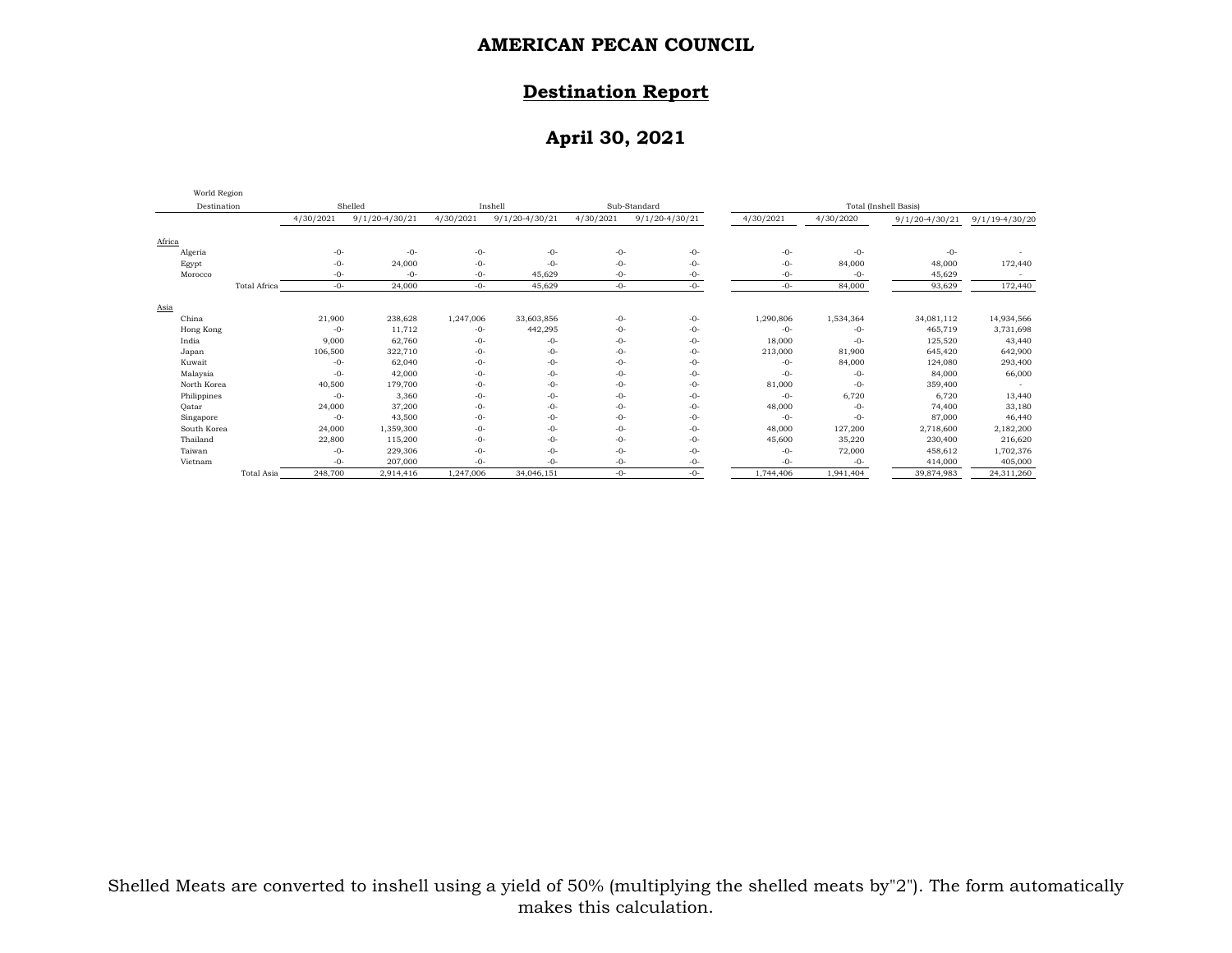### **Destination Report**

# **April 30, 2021**

| World Region                |           |                    |                         |                    |              |                    |                       |                       |                    |                    |  |
|-----------------------------|-----------|--------------------|-------------------------|--------------------|--------------|--------------------|-----------------------|-----------------------|--------------------|--------------------|--|
| Destination                 |           | Shelled            | Sub-Standard<br>Inshell |                    |              |                    | Total (Inshell Basis) |                       |                    |                    |  |
| World Region<br>Destination | Shelled   |                    |                         | Inshell            | Sub-Standard |                    |                       | Total (Inshell Basis) |                    |                    |  |
|                             | 4/30/2021 | $9/1/20 - 4/30/21$ | 4/30/2021               | $9/1/20 - 4/30/21$ | 4/30/2021    | $9/1/20 - 4/30/21$ | 4/30/2021             | 4/30/2020             | $9/1/20 - 4/30/21$ | $9/1/19 - 4/30/20$ |  |
| Australia/Oceania           |           |                    |                         |                    |              |                    |                       |                       |                    |                    |  |
| Australia                   | $-0-$     | 2,100              | $-0-$                   | $-0-$              | $-0-$        | $-0-$              | -0-                   | 44,400                | 4,200              | 133,200            |  |
| Total Australia             | $-0-$     | 2,100              | $-0-$                   | $-0-$              | $-0-$        | $-0-$              | $-0-$                 | 44,400                | 4,200              | 133,200            |  |
| Europe                      |           |                    |                         |                    |              |                    |                       |                       |                    |                    |  |
| Austria                     | 24,000    | 48,000             | $-0-$                   | $-0-$              | $-0-$        | $-0-$              | 48,000                | $-0-$                 | 96,000             | 96,000             |  |
| Belgium                     | 88,500    | 246,900            | $-0-$                   | $-0-$              | $-0-$        | $-0-$              | 177,000               | 81,000                | 493,800            | 444,000            |  |
| Czech Republic              | 42,000    | 112,410            | $-0-$                   | $-0-$              | $-0-$        | $-0-$              | 84,000                | $-0-$                 | 224,820            | 82,800             |  |
| Denmark                     | 51,000    | 226,620            | $-0-$                   | $-0-$              | $-0-$        | $-0-$              | 102,000               | 16,800                | 453,240            | 970,980            |  |
| France                      | 246,480   | 1,238,130          | $-0-$                   | $-0-$              | $-0-$        | $-0-$              | 492,960               | 221,340               | 2,476,260          | 2,695,868          |  |
| Germany                     | 696,150   | 2,648,850          | $-0-$                   | $-0-$              | $-0-$        | $-0-$              | 1,392,300             | 3,042,480             | 5,297,700          | 8,251,440          |  |
| Greece                      | 24,000    | 196,200            | $-0-$                   | $-0-$              | $-0-$        | $-0-$              | 48,000                | 84,000                | 441,780            | 219,000            |  |
| Ireland                     | $-0-$     | 51,690             | $-0-$                   | $-0-$              | $-0-$        | $-0-$              | $-0-$                 | (660)                 | 103,380            | 99,120             |  |
| Italy                       | 46,050    | 251,550            | $-0-$                   | $-0-$              | $-0-$        | $-0-$              | 92,100                | $-0-$                 | 503,100            | 394,440            |  |
| Latvia                      | $-0-$     | 22,200             | $-0-$                   | $-0-$              | $-0-$        | $-0-$              | $-0-$                 | $-0-$                 | 44,400             | 29,220             |  |
| Lithuania                   | 42,000    | 336,000            | $-0-$                   | $-0-$              | $-0-$        | $-0-$              | 84,000                | 165,000               | 672,000            | 679,140            |  |
| Netherlands                 | 493,260   | 3,109,500          | $-0-$                   | $-0-$              | $-0-$        | $-0-$              | 986,520               | 909,000               | 6,219,000          | 5,781,300          |  |
| Norway                      | $-0-$     | 22,800             | $-0-$                   | $-0-$              | $-0-$        | $-0-$              | $-0-$                 | $-0-$                 | 45,600             | 117,600            |  |
| Poland                      | 49,500    | 49,500             | $-0-$                   | $-0-$              | $-0-$        | $-0-$              | 99,000                | 4,400                 | 99,000             | 4,400              |  |
| Portugal                    | $-0-$     | $-0-$              | $-0-$                   | $-0-$              | $-0-$        | $-0-$              | $-0-$                 | $-0-$                 | $-0-$              |                    |  |
| Russia                      | $-0-$     | $-0-$              | $-0-$                   | $-0-$              | $-0-$        | $-0-$              | $-0-$                 | $-0-$                 | $-0-$              |                    |  |
| Slovenia                    | $-0-$     | 11,100             | $-0-$                   | $-0-$              | $-0-$        | $-0-$              | $-0-$                 | 10,800                | 22,200             | 25,200             |  |
| Spain                       | 87,300    | 447,030            | $-0-$                   | $-0-$              | $-0-$        | $-0-$              | 174,600               | 542,700               | 894,060            | 1,552,860          |  |
| Sweden                      | 6,900     | 231,540            | $-0-$                   | $-0-$              | $-0-$        | $-0-$              | 13,800                | 55,800                | 463,080            | 391,560            |  |
| Switzerland                 | 40,500    | 397,320            | $-0-$                   | $-0-$              | $-0-$        | $-0-$              | 81,000                | 81,000                | 794,640            | 788,040            |  |
| United Kingdom              | 249,990   | 2,843,190          | $-0-$                   | $-0-$              | $-0-$        | $-0-$              | 499,980               | 546,060               | 5,686,380          | 3,987,372          |  |
| <b>Total Europe</b>         | 2,187,630 | 12,490,530         | $-0-$                   | $-0-$              | $-0-$        | $-0-$              | 4,375,260             | 5,759,720             | 25,030,440         | 26,610,340         |  |

Shelled Meats are converted to inshell using a yield of 50% (multiplying the shelled meats by"2"). The form automatically makes this calculation.